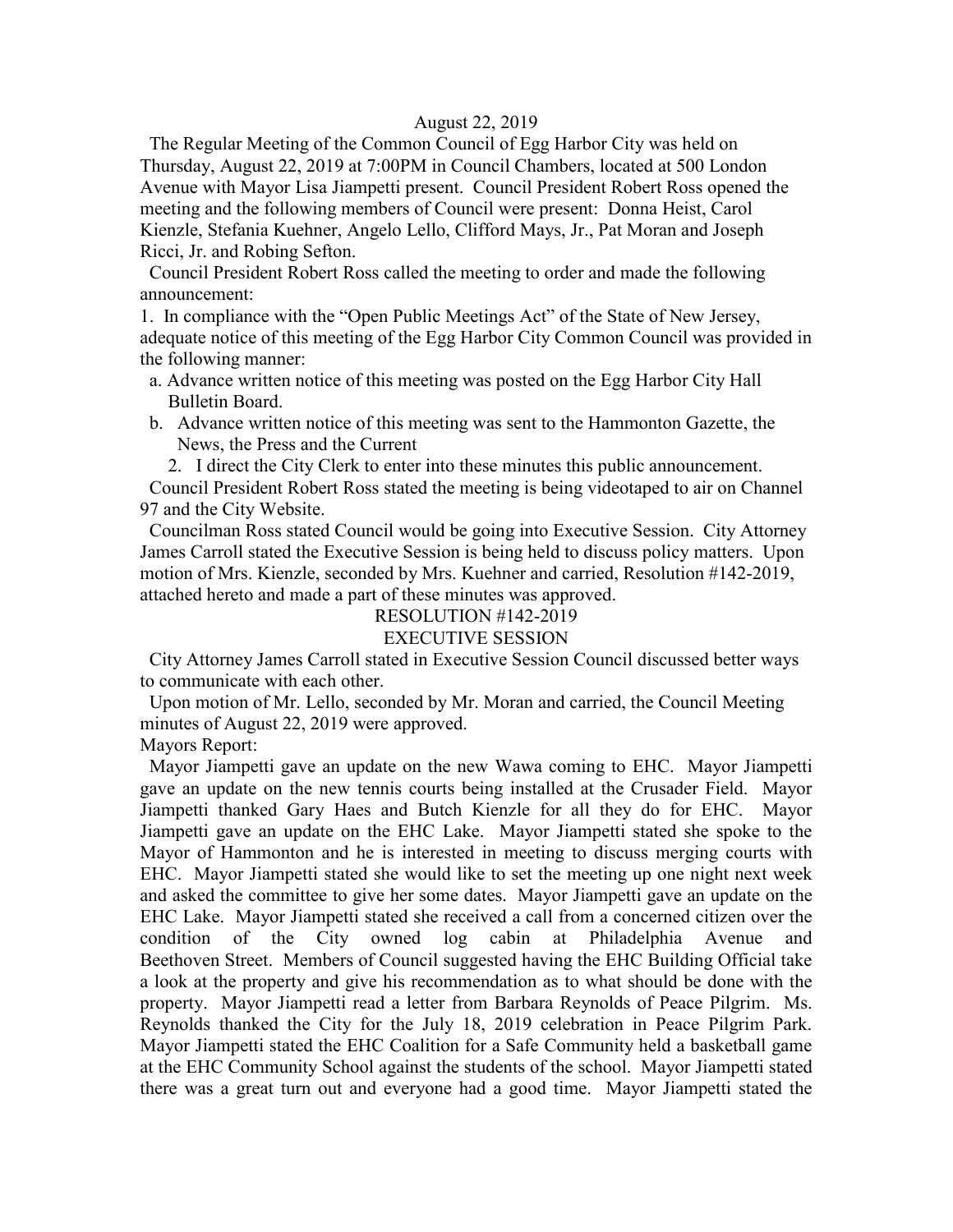Redevelopment Committee along with the Land Use Chairman met with a potential developer for the St. Nicholas School Property located at 526 Chicago Avenue. Mayor Jiampetti stated after meeting with the developer, they were against the type of development proposed, see attached letter from EHC Planner to the developers attorney. Mayor Jiampetti asked Council to consider supporting the Opportunity Zone Challege competitive grant program. Upon motion of Mr. Mays, seconded by Mrs. Kuehner and carried, Resolution #142A-2019, attached hereto and made a part of these minutes was approved.

#### RESOLUTION #142A-2019

#### SUPPORTING THE OPPORTUNITY ZONE CHALLENGE COMPETITIVE GRANT PROGRAM

Committee Chair Report:

Highway Committee Chairwoman Kuehner stated the Public Works Department is having issues with one of their trucks and the City is looking into different options on ways to repair the truck. School Board Chairman Ricci stated a large expansion and renovation project is moving forward at ACIT.

Police Department Report: Lieutenant Hutton gave an update on the EHCPD.

CFO Report: N/A Jodi Kahn on maternity leave.

City Clerk Report: N/A

City Attorney Report: Mr. Carroll stated the 2<sup>nd</sup> Annual Food Truck Festival on August 17, 2019 was a huge success.

Engineer Report: EHC Engineer Ryan McGowan updated Mayor and Council on ongoing projects in EHC. Councilman Ricci asked if the sale of the EHC Water and Sewer Service would have to go out to vote and Mr. McGowan stated you do not have to go out to vote with the WIPA process. Mr. McGowan gave an update on the WIPA process. Mr. McGowan stated he would like to meet with the Property Committee to on Sept,  $4<sup>th</sup>$  to discuss the feasibility of solar in EHC.

Public Hearing: 100 Block of Washington Avenue

Community Development Block Grant

 Councilwoman Kuehner made a motion to open the public hearing, the motion was seconded by Councilman Mays and carried. City Engineer Ryan McGowan gave an update on the 100 Block of Washington Avenue Community Development Grant Program. Council Pres. Ross asked if anyone from the public had any comment and there was no comment from the public. Upon motion of Councilman Ricci, seconded by Councilman Mays and carried, the public hearing was closed. City Engineer Ryan McGowan stated there were three resolutions that needed to be approved for the grant applications.

 Upon motion of Mr. Mays, seconded by Mr. Ricci and carried, Resolution #143-2019, attached hereto and made a part of these minutes was approved.

RESOLUTION #143-2019

AUTHORIZE SMALL CITIES GRANT APPLICATION AND MATCHING FUNDS

 Upon motion of Mrs. Kuehner, seconded by Mrs. Heist and carried, Resolution #144- 2019, attached hereto and made a part of these minutes was approved.

RESOLUTION #144-2019 GRANT MANAGEMENT PLAN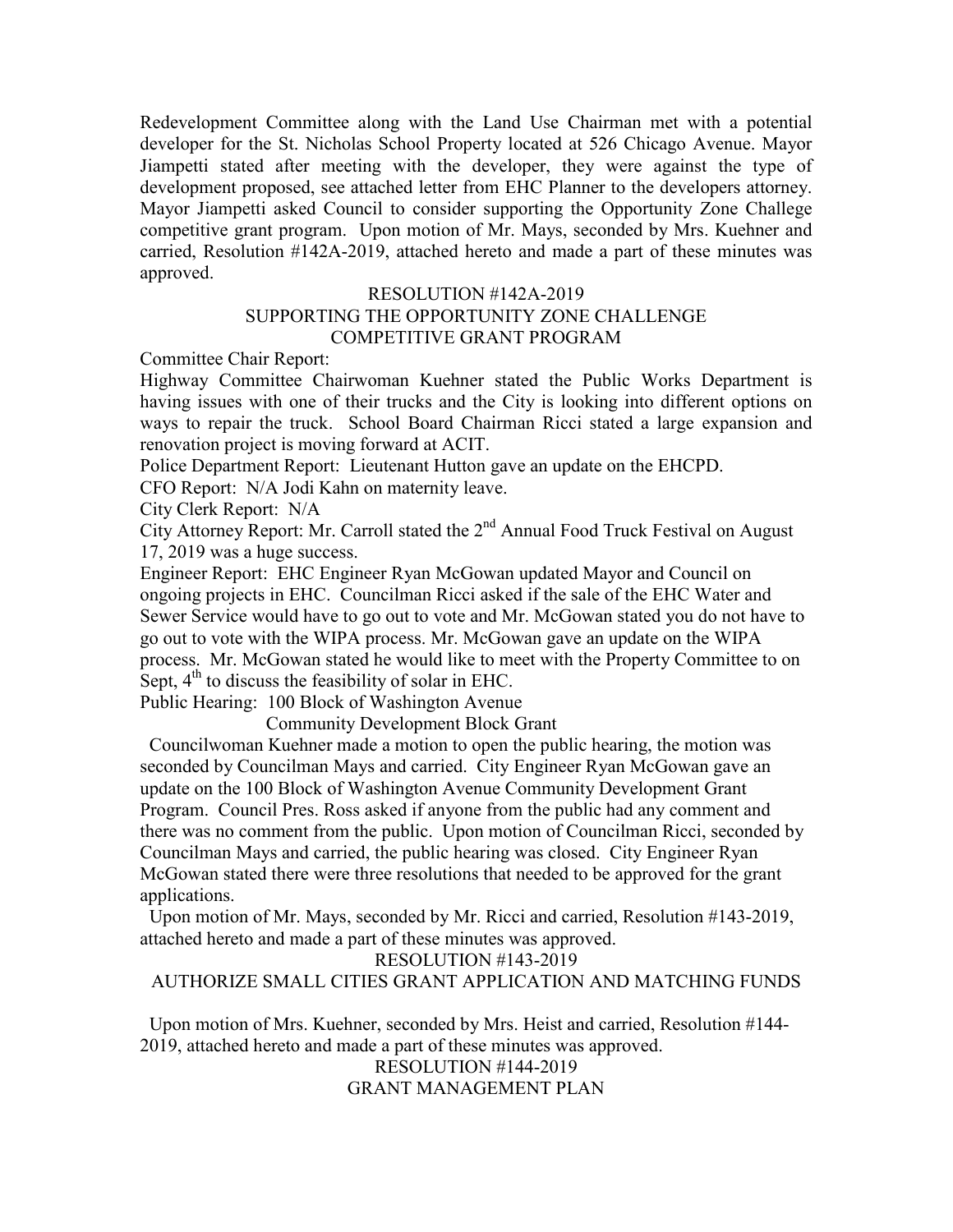Upon motion of Mrs. Kuehner, seconded by Mrs. Sefton and carried, Resolution #145- 2019, attached hereto and made a part of these minutes was approved. RESOLUTION #145-2019 CITIZEN PARTICIPATION PLAN

 Upon motion of Mrs. Kuehner, seconded by Mr. Mays and carried by a roll call vote, Resolution #147-2019, attached hereto and made a part of these minutes was approved.(Heist-yes,Kienzle-yes,Kuehner-yes,Lello-yes,Mays-yes,Moran-yes,Ricciyes,Sefton-yes,Ross-yes)

#### RESOLUTION #146-2019 GOVERNING BODY CERTIFICATION OF THE ANNUAL AUDIT

 Upon motion of Mrs. Kuehner, seconded by Mr. Mays and carried by a roll call vote, Resolution #138-2019, attached hereto and made a part of these minutes was approved.(Heist-yes,Kienzle-yes,Kuehner-yes,Lello-yes,Mays-yes,Moran-yes,Ricciyes,Sefton-yes,Ross-yes)

#### RESOLUTION #147-2019 UPDATE SIGNATURES ON TTL ACCOUNT

 Upon motion of Mrs. Kuehner, seconded by Mr. Ricci and carried by a roll call vote, Resolution #148-2019, attached hereto and made a part of these minutes was approved.(Heist-yes,Kienzle-yes,Kuehner-yes,Lello-yes,Mays-yes,Moran-yes,Ricciyes,Sefton-yes,Ross-yes)

### RESOLUTION #148-2019 RENEW CONTRACT FOR EMERGENCY ROAD & WATER & SEWER SYSTEM REPAIRS CONTERACT PERIOD AUGSUT 25, 2019 TO AUGUST 23, 2020

 Upon motion of Mrs. Kuehner, seconded by Mr. Mays and carried by a roll call vote, Resolution #149-2019, attached hereto and made a part of these minutes was approved.(Heist-yes,Kienzle-yes,Kuehner-yes,Lello-yes,Mays-yes,Moran-yes,Ricciyes,Sefton-yes,Ross-yes)

#### RESOLUTION #149-2019 EMERGENCY APPROPRIATION

 Upon motion of Mr. Lello, seconded by Mrs. Kuehner and carried by a roll call vote, Resolution #150-2019, attached hereto and made a part of these minutes was approved.(Heist-yes,Kienzle-ys,Kuehner-yes,Lello-yes,Mays-yes,Moran-yes,Ricciyes,Sefton-yes,Ross-yes)

#### RESOLUTION #150-2019 AUTHORIZING PURCHASING ROCK SALT THROUGH COOPERTIVE AGREEMENT WITH ATLANTIC COUNTY

 Upon motion of Mrs. Kuehner, seconded by Mr. Ricci and carried, Resolution #151- 2019, attached hereto and made a part of these minutes was approved. RESOLUTION #151-2019 CHAPTER 159-NJDOT 200 & 300 BLOCK CHICAGO AVENUE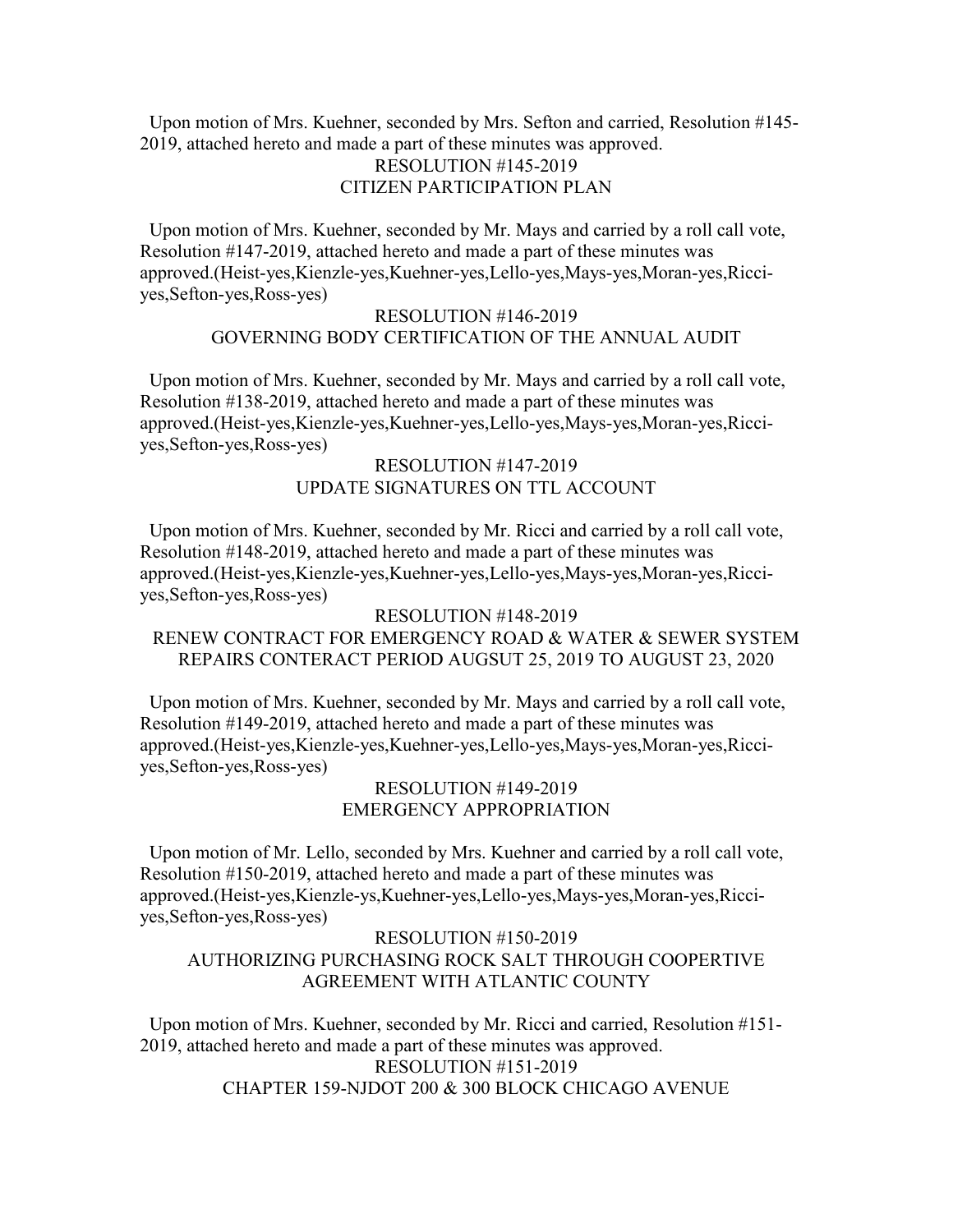Upon motion of Mrs. Kuehner, seconded by Mr. Mays and carried, Resolution #152- 2019, attached hereto and made a part of these minutes was approved. RESOLUTION #152-2019

## CHAPTER 159-2019-NNP GRANT

 Upon motion of Mrs. Heist, seconded by Mr. Lello and carried, Resolution #153-2019- 2019, attached hereto and made a part of these minutes was approved. RESOLUTION #153-2019 CHAPTER 159-2019-2019 TRANSPORTATION ALTERNATIVE DESIGN

 Upon motion of Mrs. Kuehner, seconded by Mr. Ricci and carried, Resolution #154- 2019, attached hereto and made a part of these minutes was approved. RESOLUTION #154-2019 REFUND OVERPAYMENT OF PROPERTY 2<sup>ND</sup> QUARTER TAXES

 Upon motion of Mr. Mays, Seconded by Mr. Moran and carried, Resolution #155-2019, attached hereto and made a part of these minutes was approved.

RESOLUTION #155-2019 SUPPORTING A QUESTION TO BE PLACED ON THE NEXT GENERAL ELECTION BALLOT TO AMEND THE STATE CONSTITUTION TO REQUIRE THAT THE TAX IMPOSED ON CEETAIN FIRE INSURANCE PRMIUMS BE PAID TO THE NEW JERSEY STATE FIREMEN'S ASSOCIATION

Introduction Ordinance:

#### ORDINANCE #11-2019

## AMEND CHAPTER 170-IMPLEMENT AND ENACT CHANGES TO CHAPTER 170 OF THE CITY CODE OF THE CITY OF EGG HARBOR WITH RSPECT TO THE ELIMINATION OF A ZONING DISTRICT

 Upon motion of Mr. Mays, seconded by Mr. Moran and carried, Ordinance #11-2019, attached hereto and made a part of these minutes was introduced and passed first reading. Upon motion of Mrs. Kuehner, seconded by Mrs. Sefton and carried, the Introduction of Ordinance #11-2019 will be advertised in the Hammonton Gazette on August 28, 2019 for a Public Hearing on September 12, 2019.

Introduce Ordinance:

## ORDINANCE #12-2019 VACATING A PORTION OF AN ALLEY OR STREET KNOWN AS FIFTH TERRACE FROM FICHE STREET TO FOLLEN STREET IN THE CITY OF EGG HARBOER

 Upon motion of Mrs. Kuehner, seconded by Mrs. Sefton and carried, Ordinance #12- 2019, attached hereto and made a part of these minutes was introduced and passed first reading. Upon motion of Mr. Lello, seconded by Mr. Ricci and carried, the Introduction of Ordinance #12-2019 will be advertised in the Hammonton Gazette on August 28, 2019 for a Public Hearing on September 12, 2019.